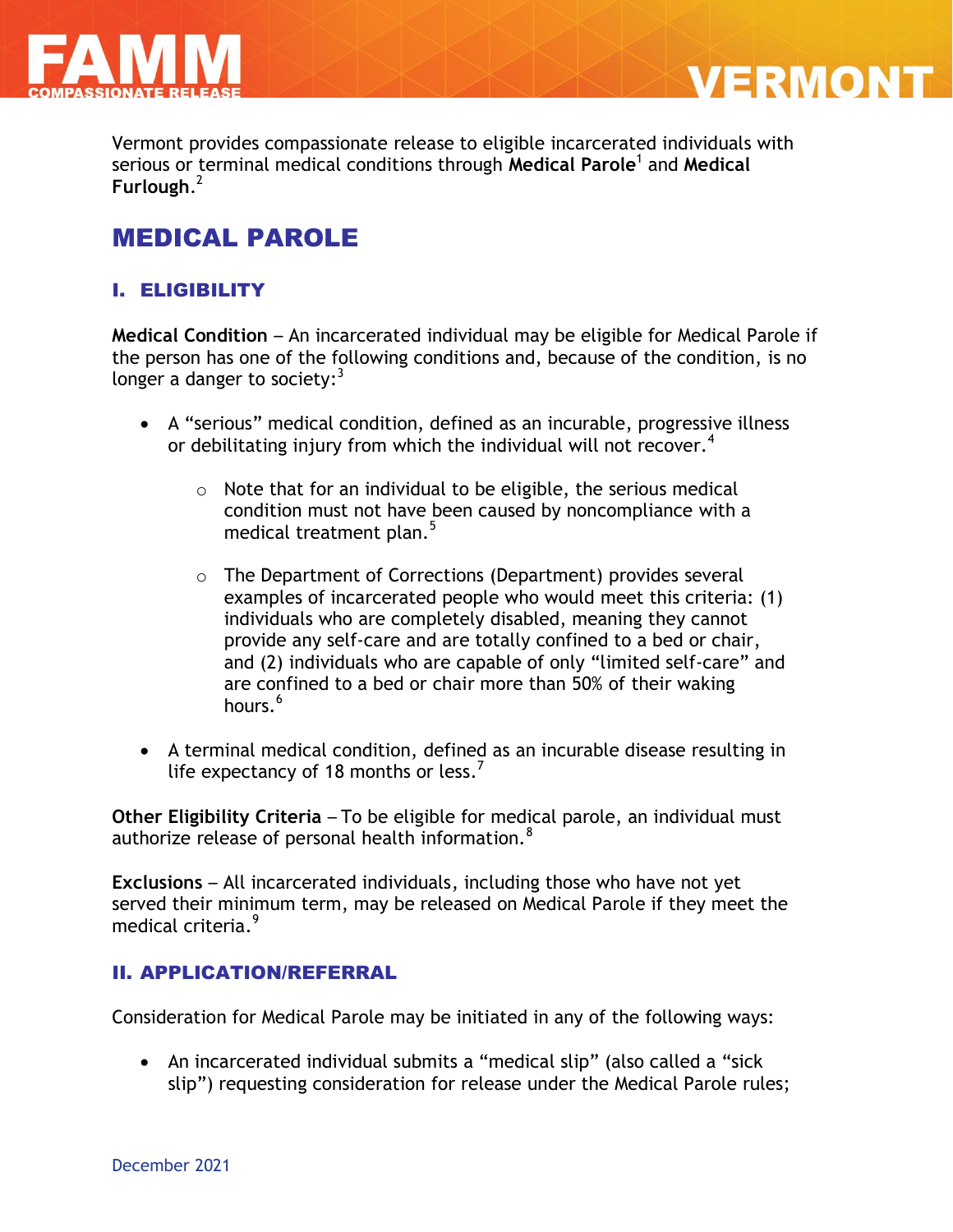- The Department's health services providers or facility management staff identify specific individuals as potentially eligible for Medical Parole; and
- Review of case files and/or health services reports indicate potential eligibility.<sup>10</sup>

## III. DOCUMENTATION AND ASSESSMENT

**Review: Director of Nursing** – The Director of Nursing reviews each potentially eligible individual's case and considers the individual's (1) primary diagnosis, secondary diagnosis, and prognosis; (2) current level of function; (3) any special equipment required or anticipated to be required; (4) "disposition," meaning the need for hospice or nursing home care; and  $(5)$  all treatment needs.<sup>11</sup>

- If the Director of Nursing's review indicates that the individual meets the eligibility criteria for either a terminal or serious medical condition, it is noted on a "Medical Furlough or Parole Request Form" and sent to the Department's Director of Classification and the Director of Field Services.<sup>12</sup>
- If the review indicates that the incarcerated individual does **not** meet the eligibility criteria, then the Director of Nursing submits the appropriate paperwork and instructs the facility's health services staff to provide notification of any changes in the person's condition that may warrant reconsideration. In addition, the Director of Nursing must review the case every six months to determine whether the individual subsequently meets the eligibility requirements for a terminal or serious medical condition.<sup>13</sup>

**Review and Decision on Suitability of Release: Director of Classification and Director of Field Services** – When the Director of Nursing determines that an incarcerated individual meets the medical criteria, both the Director of Classification and the Director of Field Services review the person for "suitability of release."<sup>14</sup> That review considers any victims' concerns and the individual's criminal history, time served, current age, ability to commit a new crime, and release plans.<sup>15</sup>

If the Directors finds the incarcerated individual is suitable for release, the appropriate Correctional Service Specialist will develop a parole packet and submit it to the Director of Classification at least 30 days before the Medical Parole hearing date.<sup>16</sup>

**Notification of Parole Board: Director of Classification – The Director of** Classification must notify the Vermont Parole Board of the pending Medical Parole review.<sup>17</sup>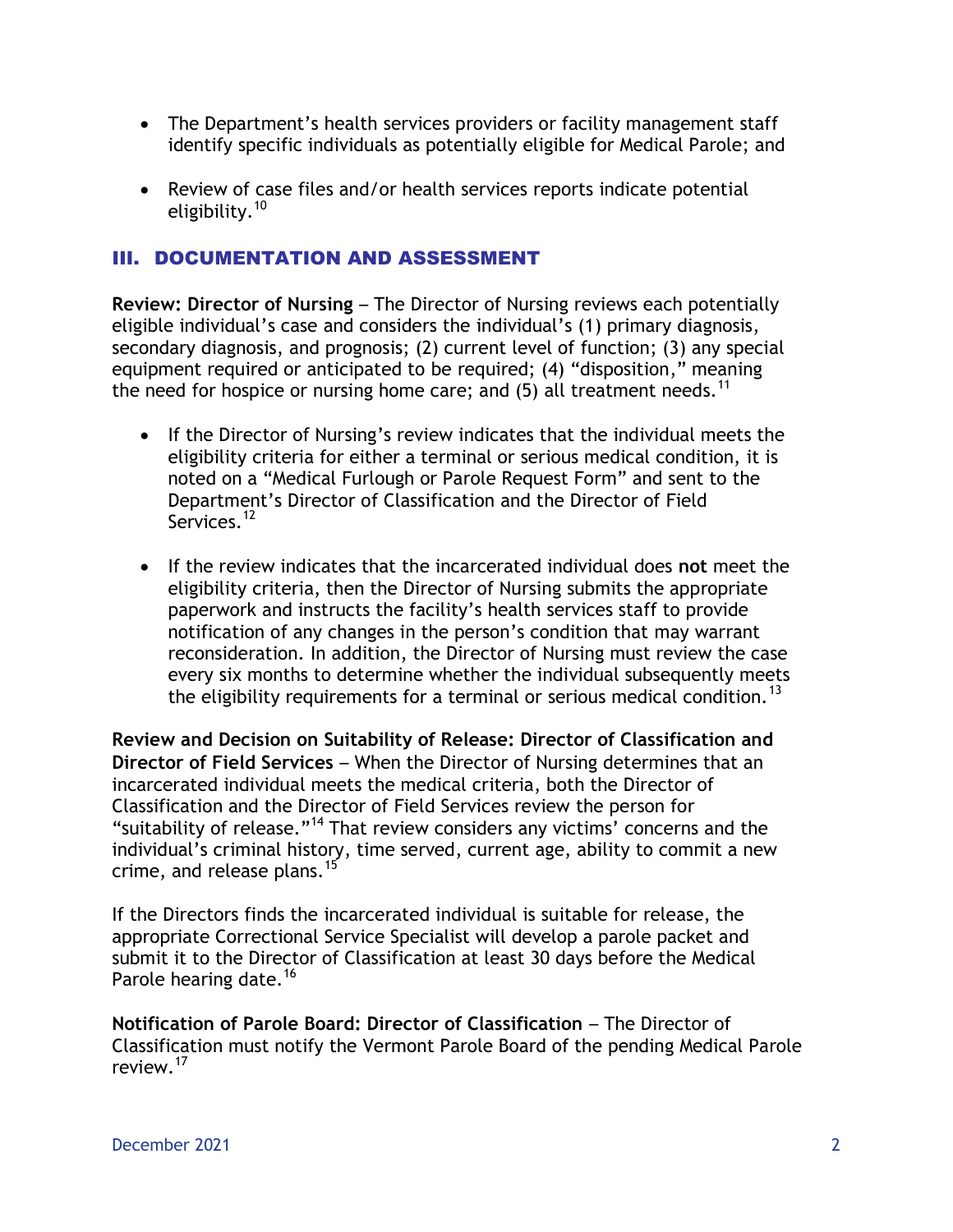Note that the Medical Parole statute directs the Department to "promptly" notify the Board once it has received information that an individual has a diagnosis of a serious or terminal medical condition. 18

## IV. DECISION-MAKING PROCESS

**Decision-Maker** – The Vermont Parole Board has final authority to grant or deny Medical Parole.

**Decision** – When it receives a referral from the Department of an individual who meets the medical criteria and has been determined "suitable" for release, the Parole Board decides at its next scheduled hearing whether to approve or deny the Medical Parole request.<sup>19</sup>

- Approval If the Parole Board approves the request for Medical Parole, the facility's Correctional Service Specialist notifies the Department's Director of Classification. The Director completes the appropriate paperwork and notifies the Facility Superintendent, District Manager, and Director of Nursing.<sup>20</sup> The Facility Superintendent and District Manager are responsible for ensuring the assigned Probation and Parole Officer, appropriate Correctional Service Specialist, and the facility's Health Services staff begin the individual's care coordination and release planning.<sup>21</sup>
- Denial If the Parole Board denies the request for Medical Parole, the Director of Classification provides written notification of the denial to the individual, submits the necessary paperwork, and notifies the appropriate facility Superintendent and Director of Nursing.<sup>22</sup> The facility's health services staff is supposed to notify the Director of Nursing of any changes in the individual's condition that may justify reconsideration; in addition, the Director of Nursing reviews all denied cases every six months. $^{23}$

Note that the Board Manual says it may grant Medical Parole without considering the usual parole factors, such as the seriousness of the crime.<sup>24</sup> However, the Department, in making its "suitability for release" decision, still considers those factors.<sup>25</sup>

## **Conditions**

 The Board must be satisfied that the incarcerated individual will be able to receive proper medical care outside of a correctional institution.  $^{26}$ Individuals approved for Medical Parole can be released to a hospital, hospice, licensed inpatient facility, or other "suitable housing accommodation" specified by the Parole Board. $^{27}$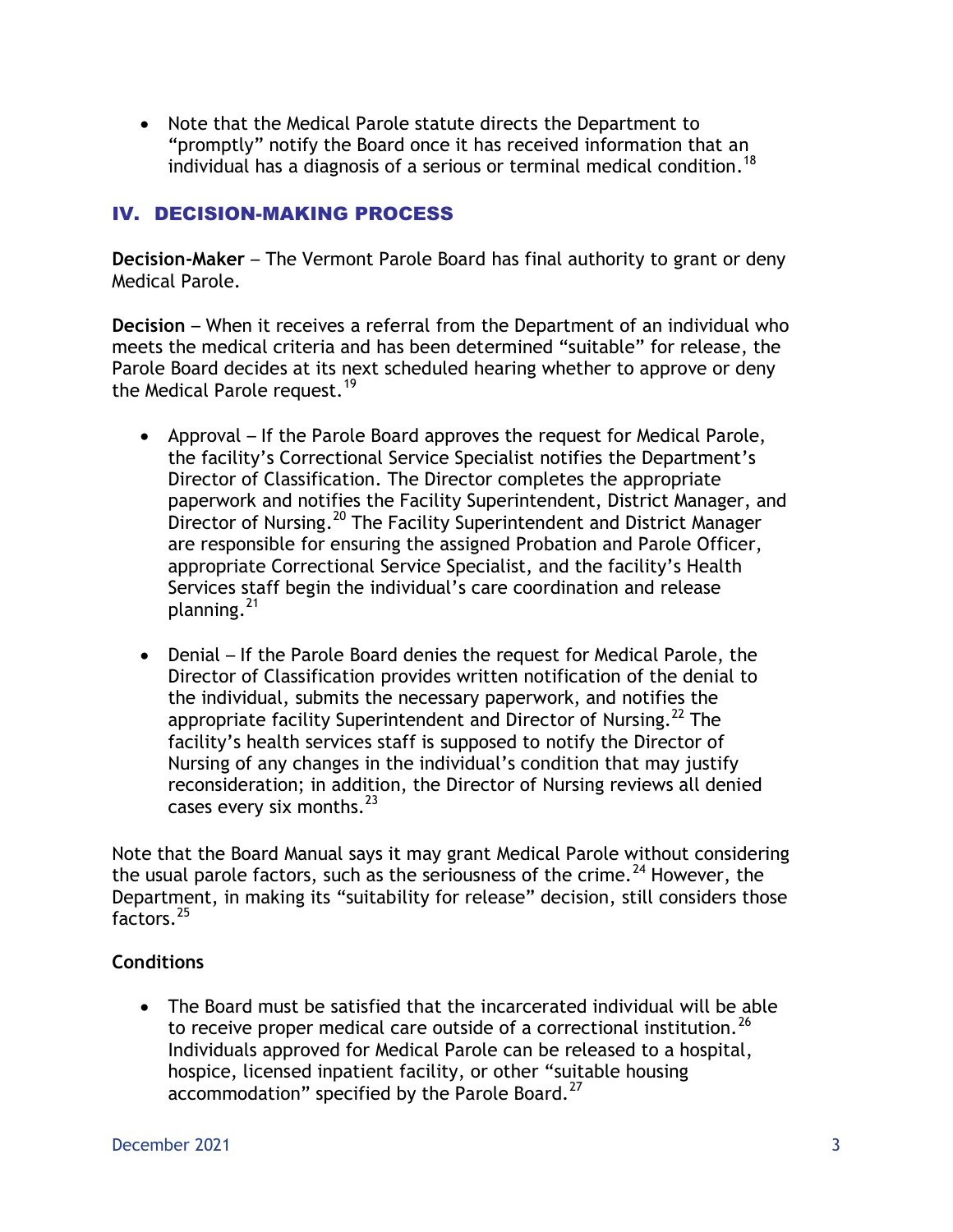• In addition, individuals released on Medical Parole are required to comply with any general parole conditions the Board sets.  $^{28}$ 

## V. POST-DECISION

**Supervision** – Individuals released on Medical Parole are under the same field supervision as any other parolee unless the Board waives the supervision requirements.<sup>29</sup>

## VI. REPORTING/STATISTICS

The Board is not required to report on Medical Parole requests and does not publish any statistics on the number of requests it considers, grants, and/or denies.

• In response to FAMM's request for information, the Board reported that no individuals were released on Medical Parole in 2019 and 2020.<sup>30</sup>

# MEDICAL FURLOUGH

In addition to Medical Parole, the Department of Corrections (Department) may furlough incarcerated individuals for a variety of reasons, including the need to obtain medical services that cannot be provided in the correctional institution.<sup>31</sup> This is also referred to in Vermont law as "extending the limits of the place of confinement."<sup>32</sup>

• Note that due to new legislation in 2020, as of January 1, 2021, all furloughs are designated as "temporary."<sup>33</sup> However, in the Department's 2022 Budget Presentation, published after the legislation was signed into law, Medical Furlough is listed as a "Reentry/Furlough" status – with no mention of a time limit – for individuals who have been diagnosed with terminal or debilitating conditions who may be released to a medical facility or other Departmentapproved housing.  $34$ 

## I. ELIGIBILITY

**Medical Condition** – Individuals may be eligible to obtain medical services through a Medical Furlough if they have a terminal or serious medical condition rendering them unlikely to be physically capable of presenting a danger to society.<sup>35</sup> The definitions of "terminal" and "serious" are identical to those for Medical Parole:

 A "terminal" medical condition is defined as an incurable disease resulting in life expectancy of 18 months or less.  $^{36}$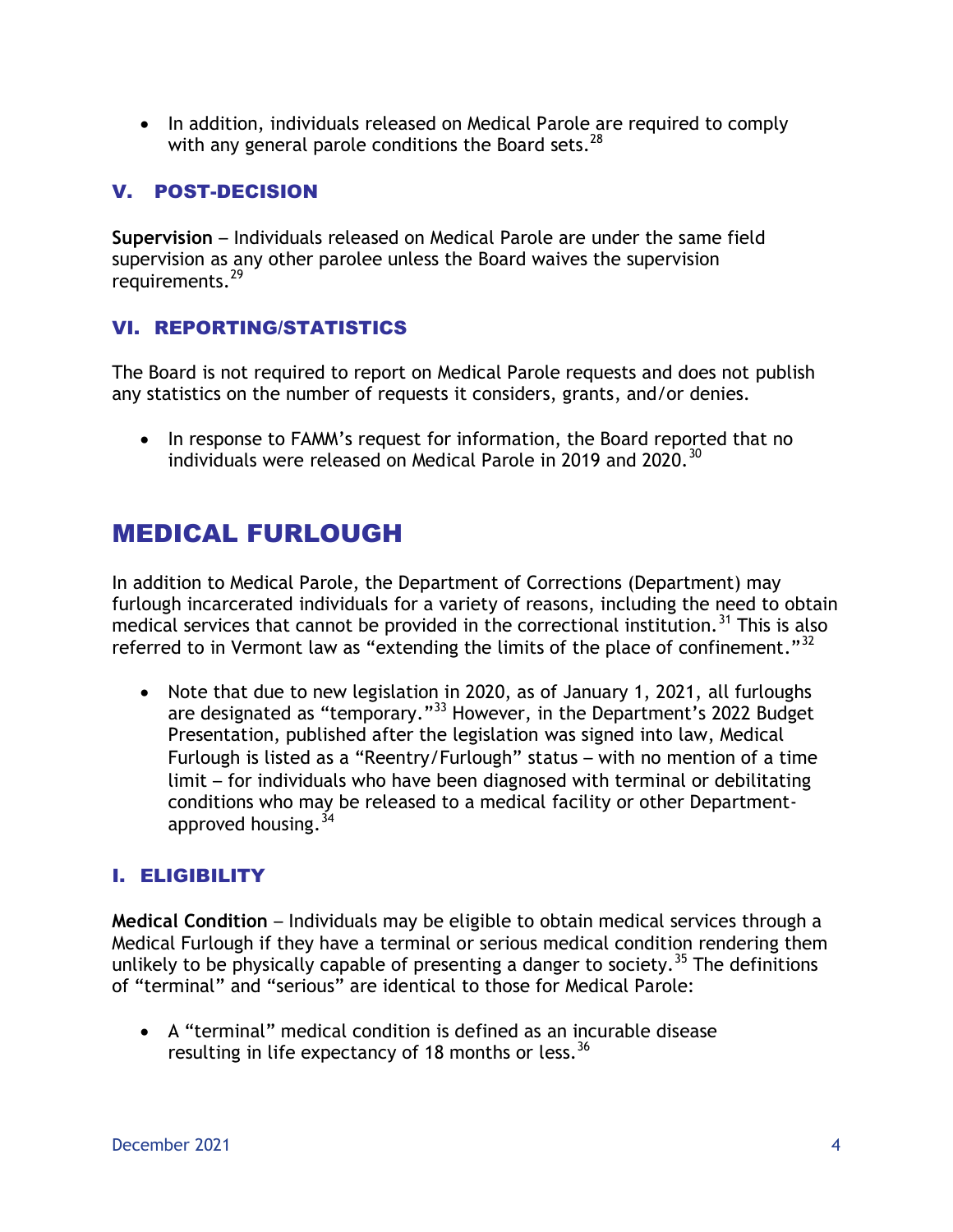- A "serious" medical condition is defined as an incurable, progressive illness or debilitating injury from which the individual will not recover. $37$ 
	- o Examples of incarcerated individuals who meet the "serious" medical condition criteria are (1) those who are completely disabled, meaning they cannot provide any self-care and are totally confined to a bed or chair; and (2) individuals who are capable of only "limited self-care" and are confined to a bed or chair more than 50% of "waking hours."<sup>38</sup>

**Exclusions** – All incarcerated individuals, including those who have not yet served their minimum term, may be considered for a Medical Furlough if they meet the medical eligibility criteria.<sup>39</sup>

## II. APPLICATION/REFERRAL

The different ways a Medical Furlough request may be initiated are identical to those of Medical Parole:

- An incarcerated individual submits a "medical slip" (also called a "sick slip") requesting consideration for release under the Medical Furlough rules;
- The Department's health services providers or facility management staff identify specific individuals as potentially eligible for Medical Furlough; and
- Review of case files and/or health services reports indicate potential eligibility. $40$

## III. DOCUMENTATION AND ASSESSMENT

**Review: Director of Nursing** – The Director of Nursing reviews each potentially eligible incarcerated person's case to decide whether there is a terminal or serious medical condition.<sup>41</sup> The review must consider the individual's (1) primary diagnosis, secondary diagnosis, and prognosis; (2) current level of function; (3) any special equipment required or anticipated to require; (4) "disposition," meaning the need for hospice or nursing home care; and (5) treatment needs.<sup>42</sup>

• If the Director of Nursing's review indicates that the individual meets the eligibility criteria for either a terminal or serious medical condition, a completed "Medical Furlough or Parole Request Form" is sent to the Department's Director of Classification and the Director of Field Services.<sup>43</sup>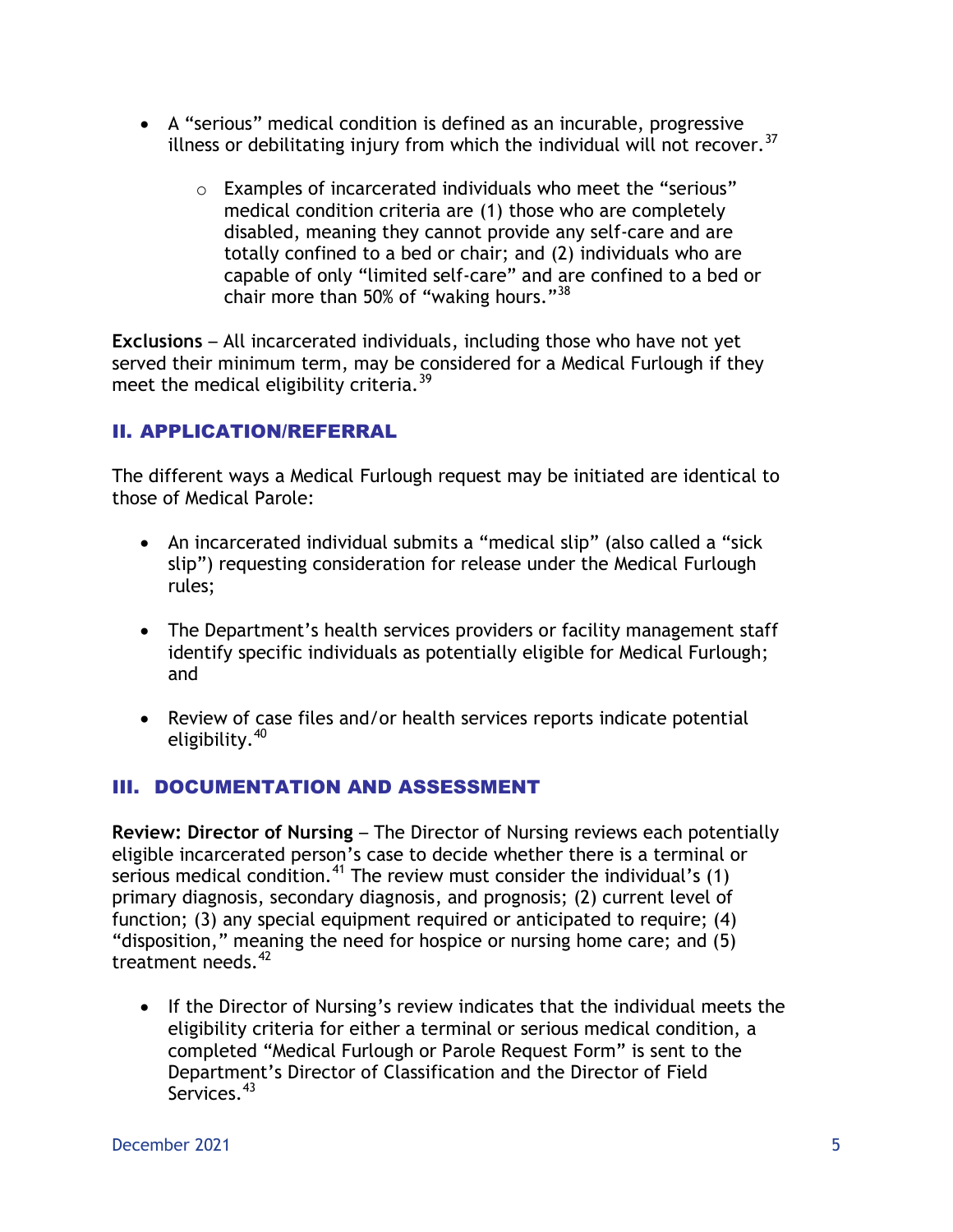If the review indicates that the person does **not** meet the eligibility criteria, then the Director of Nursing submits the appropriate paperwork and instructs the facility's Health Services staff to provide notification of any future changes in the individual's condition that may warrant reconsideration. In addition, the Director of Nursing must review the case every six months to determine whether the individual subsequently meets the eligibility requirements for a terminal or serious medical condition.<sup>44</sup>

**Review and Decision on Suitability of Release: Director of Classification and Director of Field Services** – As with Medical Parole, when the Director of Nursing determines that an individual meets the medical criteria, both the Director of Classification and the Director of Field Services review the person for "suitability of release."<sup>45</sup> The review considers the same factors as those for Medical Parole, including the individual's criminal history, amount of time served, victim concerns, current age, ability to commit a new crime, and release plans.<sup>46</sup>

## IV. DECISION-MAKING PROCESS

**Decision-Maker** – Although the statute says that the Commissioner of Corrections makes Medical Furlough decisions, <sup>47</sup> current Department policy states that it is the Director of Classification and Director of Field Services who make the Medical Furlough decisions.<sup>48</sup>

### **Decision**

- Approval If the Medical Furlough request is approved, the Director of Classification completes the necessary paperwork and sends the decision to the appropriate Facility Superintendent, the District Manager, and Director of Nursing.<sup>49</sup>
	- o When requests are approved, the Facility Superintendent and District Manager must ensure the assigned Probation and Parole Officer, Corrections Service Specialist, and facility Health Services staff begin care coordination and release planning for the individuals. 50
- Denial If the Medical Furlough request is denied, the Director of Classification will send written notice to the incarcerated person regarding the denial and will also notify the applicable Facility Superintendent and Director of Nursing.<sup>51</sup>
	- o The Director of Nursing will instruct Health Services to provide notification if there are subsequent changes in the individual's condition that could warrant reconsideration.<sup>52</sup> In addition, every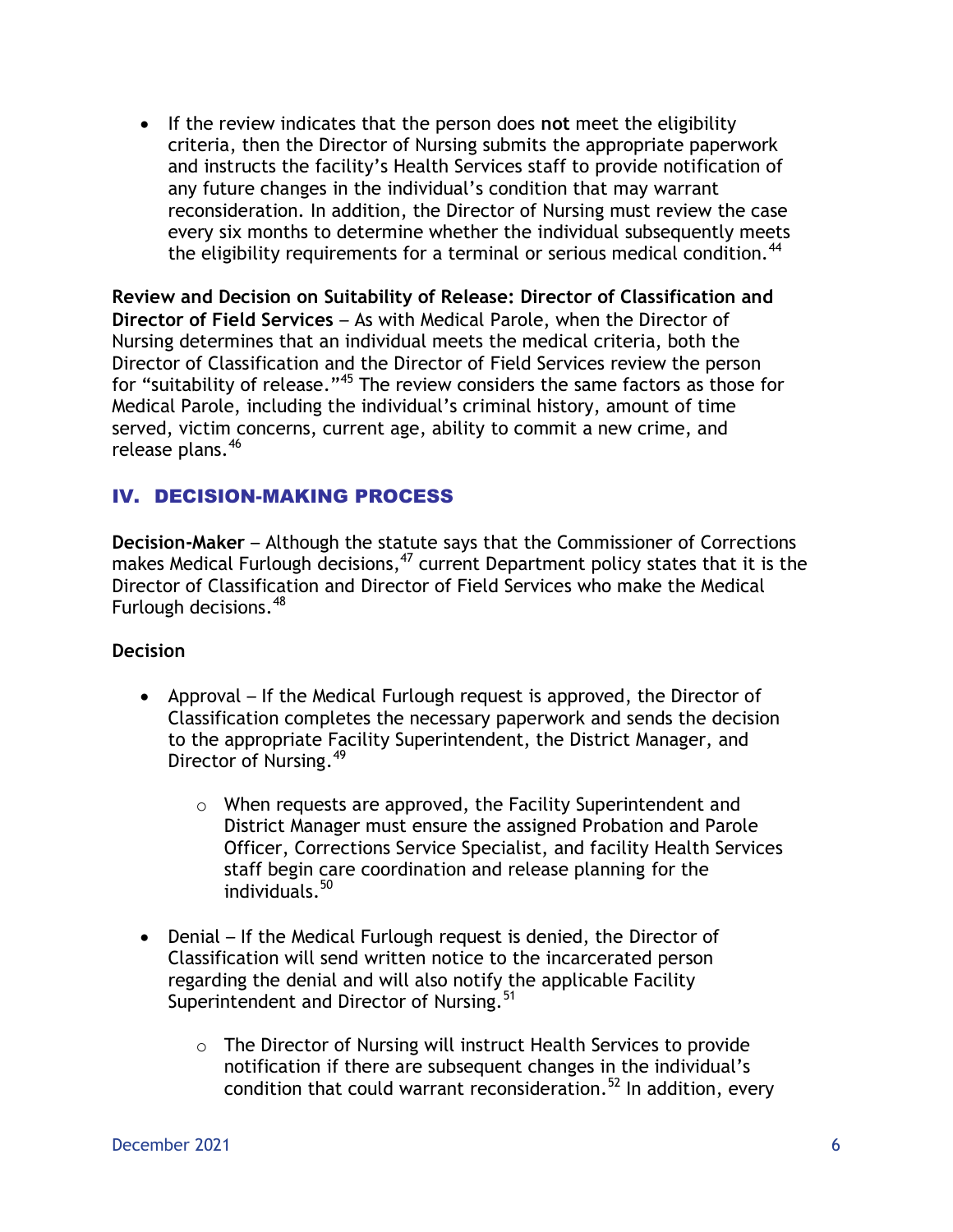six months the Director of Nursing must review the case of someone denied Medical Furlough.<sup>53</sup>

### **Conditions**

- Note that as with Medical Parole, individuals may only be released to a hospital, hospice, other licensed inpatient facility, or "other housing accommodation deemed suitable by the Commissioner."<sup>54</sup>
- To be furloughed, an individual must agree to comply with whatever conditions the Department decides are appropriate.<sup>5</sup>

## V. POST-DECISION

**Supervision** – The Department may use electronic monitoring equipment to enable "efficient" supervision of individuals granted any type of furlough, including Medical Furlough.<sup>56</sup>

**Revocation** – When a Department employee responsible for supervising a person on Medical Furlough believes that a verbal or written condition has been violated, the employee may "immediately lodge" the individual at a correctional facility or deputize any law enforcement agency to have the person arrested, and document the reasons for taking such action.<sup>57</sup>

## VI. REPORTING/STATISTICS

In response to FAMM's request for information, the Department said that it did not grant any Medical Furloughs in 2019 and 2020.<sup>58</sup>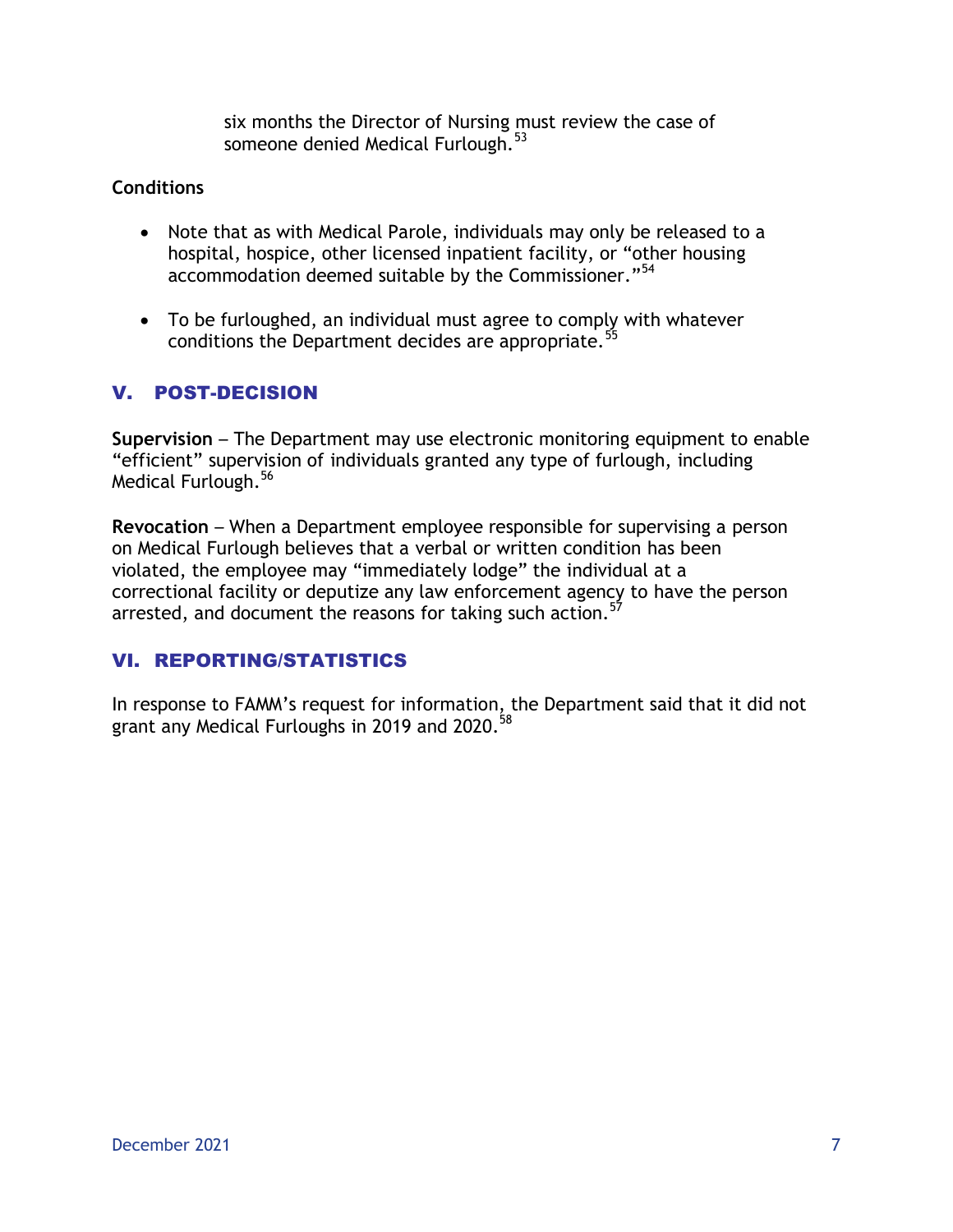# VERMONT COMPASSIONATE RELEASE PRIMARY LEGAL SOURCES

## MEDICAL PAROLE

#### **Statute**

Vt. Stat. Ann. tit. 28, § 502a (d) (2021), available through the Vermont General Assembly "Statutes Online" webpage at [https://legislature.vermont.gov/statutes/section/28/007/00502a.](https://legislature.vermont.gov/statutes/section/28/007/00502a)

### **Agency Policy**

Vermont Parole Board Manual (Board Manual) (2021), Chapter 14-Medical Parole, https://humanservices.vermont.gov/sites/ahsnew/files/documents/ParoleBoard/The%20Vermont%20 Parole%20Board%20Manual%20%28Revised%2001-01-2021%29.pdf.

Vermont Agency of Human Services/Department of Corrections Interim Memo, Medical Furlough and Medical Parole (July 1, 2018),

[https://doc.vermont.gov/sites/correct/files/documents/policy/correctional/373.02-interim-memo](https://doc.vermont.gov/sites/correct/files/documents/policy/correctional/373.02-interim-memo-medical-furlough-and-medical-parole.pdf)[medical-furlough-and-medical-parole.pdf.](https://doc.vermont.gov/sites/correct/files/documents/policy/correctional/373.02-interim-memo-medical-furlough-and-medical-parole.pdf)

Vermont Agency of Human Services/Department of Corrections Directive 373.02, Medical, Treatment and Short Term Inpatient Furloughs (March 27, 2006),

[https://doc.vermont.gov/sites/correct/files/documents/policy/correctional/373.02-Medical-](https://doc.vermont.gov/sites/correct/files/documents/policy/correctional/373.02-Medical-Treatment-and-Short-Term-Inpatient-Furloughs.pdf)[Treatment-and-Short-Term-Inpatient-Furloughs.pdf.](https://doc.vermont.gov/sites/correct/files/documents/policy/correctional/373.02-Medical-Treatment-and-Short-Term-Inpatient-Furloughs.pdf)

### MEDICAL FURLOUGH

#### **Statute**

Vt. Stat. Ann. tit. 28, § 808 (2021), available through the Vermont General Assembly "Statutes Online" webpage, [https://legislature.vermont.gov/statutes/section/28/011/00808.](https://legislature.vermont.gov/statutes/section/28/011/00808)

#### **Agency Policy**

Vermont Agency of Human Services/Department of Corrections Interim Memo: Medical Furlough and Medical Parole (DOC Interim Memo) (2018),

[https://doc.vermont.gov/sites/correct/files/documents/policy/correctional/373.02-interim-memo](https://doc.vermont.gov/sites/correct/files/documents/policy/correctional/373.02-interim-memo-medical-furlough-and-medical-parole.pdf)[medical-furlough-and-medical-parole.pdf.](https://doc.vermont.gov/sites/correct/files/documents/policy/correctional/373.02-interim-memo-medical-furlough-and-medical-parole.pdf)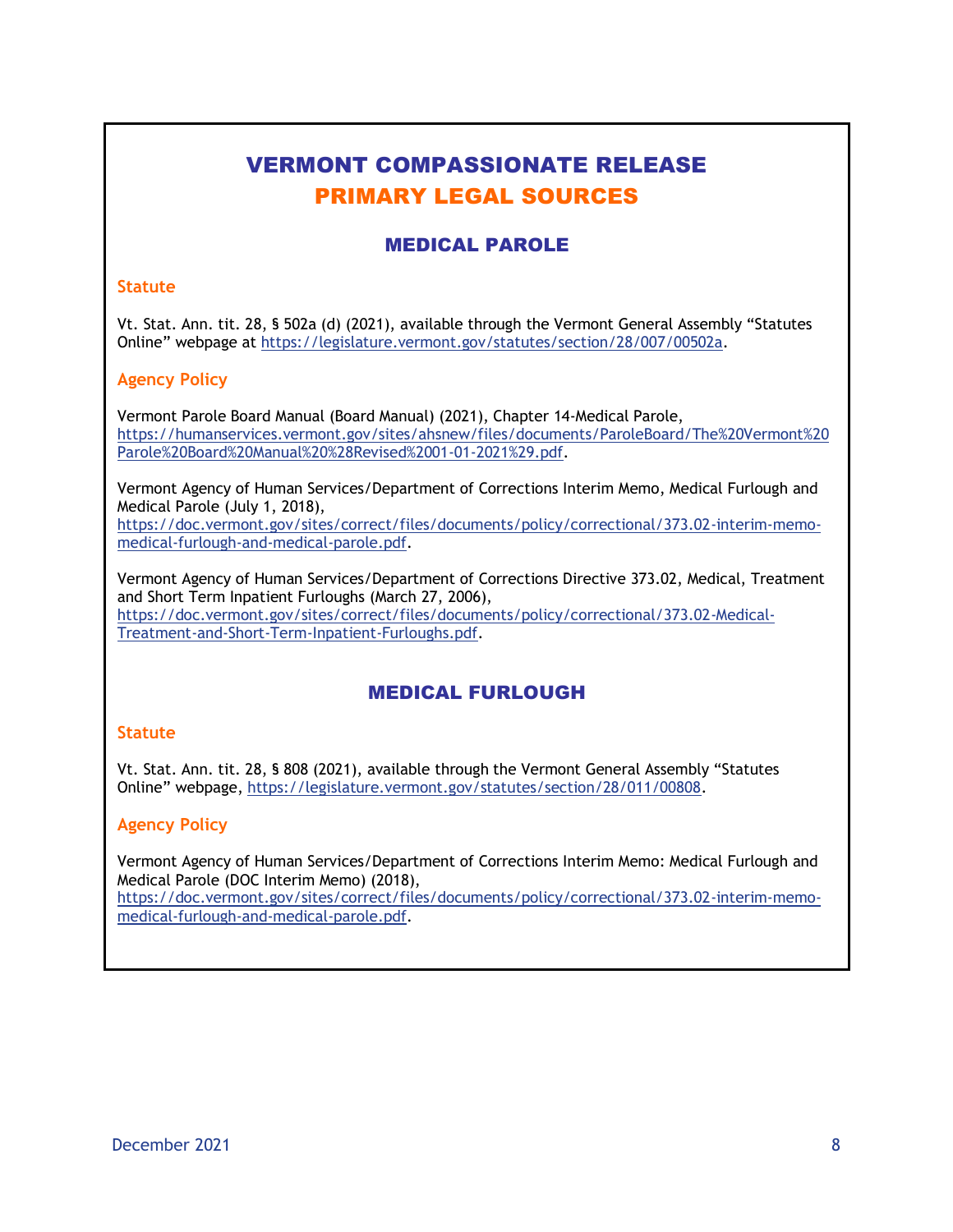# **NOTES**

\* *Id. means see prior note.*

<sup>1</sup> Vt. Stat. Ann. tit. 28, § 502a (d); Vermont Parole Board Manual (Board Manual), Chapter 14-Medical Parole; Vermont Agency of Human Services/Department of Corrections (Department) Interim Memo: Medical Furlough and Medical Parole, supplementing Department Directive 373.02, Medical, Treatment and Short Term Inpatient Furloughs.

 $^2$  Vt. Stat. Ann. tit. 28, § 808; Department Interim Memo; Department Directive 373.02.

 $3$  Vt. Stat. Ann. tit. 28, § 502a (d); Board Manual, Chapter 14, Procedures, § I (A) (1); Department Interim Memo, Purpose.

 $4$  Department Interim Memo, Purpose, Subpar. 2 (a). Note that the statute says that a serious medical condition does not mean "a condition caused by noncompliance with a medical treatment plan." See Vt. Stat. Ann. tit. 28, § 502a (d).

<sup>5</sup> Board Manual, Chapter 14, Policy.

<sup>6</sup> Department Interim Memo, Purpose, Subpar. 2.

 $<sup>7</sup>$  Id. at Subpar. 1 (a).</sup>

<sup>8</sup> Vt. Stat. Ann. tit. 28, § 502a (d); Board Manual, Chapter 14, Policy.

 $^{9}$  Vt. Stat. Ann. tit. 28, § 502a (d).

<sup>10</sup> Department Interim Memo, Policy-Medical Parole, Subpars. 1 (a) through (f).

 $11$  Id. at Subpar. 3.

 $12$  Id. at Subpar. 4 (a).

 $13$  Id. at Subpar. 4 (b).

<sup>14</sup> Id. at Subpar. 5.

<sup>15</sup> Id. Although terminally ill individuals are not required to have limitations on activities of daily living to meet the medical eligibility criteria, the Department may consider any limitations when evaluating the person's ability or inability to commit a new crime. In addition, the Department may consider an individual's cognitive deficits (such as Alzheimer's disease or a traumatic brain injury) when considering the person's ability to reoffend. Id. at Purpose, Subpar. 1 (a).

<sup>16</sup> Department Interim Memo, Policy-Medical Parole, Subpars. 6 (a) (i) and (6) (a) (ii).

 $17$  Id. at Subpar. 6 (a) (iii).

 $18$  Vt. Stat. Ann. tit. 28, § 502a (d).

<sup>19</sup> Department Interim Memo, Policy-Medical Parole, Subpar. 6 (a) (iv).

 $20$  Id. at Subpar. 6 (a) (iv) (1).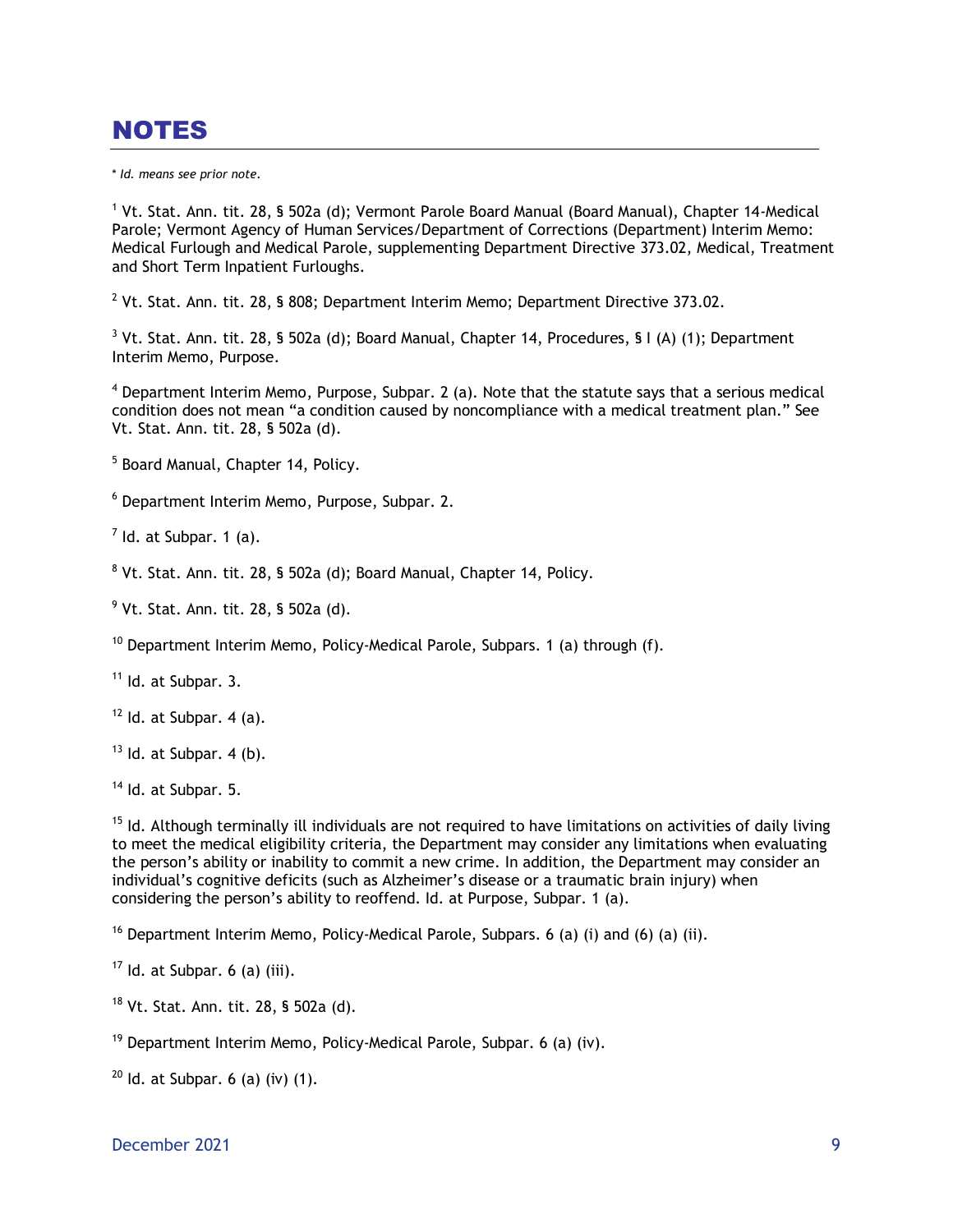$21$  Id. In addition, if an individual is going to be paroled out of state, the facility Correctional Service Specialist must coordinate with the Deputy Compact Administrator. Id. at Subpar. 6.

 $22$  Id. at Subpar. 6 (a) (iv) (2).

 $^{23}$  Id.

<sup>24</sup> Board Manual, Chapter 14, § I (A) (4), referencing Chapter 10.

<sup>25</sup> Department Interim Memo, Policy-Medical Parole, Subpar, 5.

 $26$  Board Manual, Chapter 14, § I (A) (2).

 $27$  Vt. Stat. Ann. tit. 28, § 502a (d).

 $28$  Board Manual, Chapter 14, § I (A) (3).

 $29$  Id. at (A) (5).

<sup>30</sup> Email from Mary Jane Ainsworth, Vermont Parole Board, to FAMM (July 28, 2021) (on file with FAMM, Office of the General Counsel).

<sup>31</sup> Vt. Stat. Ann. tit. 28, § 808 (a) (3).

 $32$  Id. at §§ 808 (a) and (c). Note that the statute emphasizes that, unlike Medical Parole, individuals released on Medical Furlough are still considered to be in custody, and it is "in no way" to be interpreted as probation or parole. Id. at (c).

<sup>33</sup> See Vt. Stat. Ann tit 28, § 808 (a).

<sup>34</sup> See Vermont Department of Corrections, *FY 2022 Budget Presentation* (Dec. 2020), [https://ljfo.vermont.gov/assets/Uploads/1d2d3ff4ed/FY22-DOC-Budget-Presentation-Final.pdf.](https://ljfo.vermont.gov/assets/Uploads/1d2d3ff4ed/FY22-DOC-Budget-Presentation-Final.pdf)

 $35$  Vt. Stat. Ann. tit. 28, § 808 (e). Note that a qualifying "serious" medical condition for purposes of Medical Furlough does not include conditions caused by noncompliance with a medical treatment plan. Id.

<sup>36</sup> Department Interim Memo, Purpose, Subpar. 1 (a).

 $37$  Id. at Subpar. 2.

 $38$  Id.

<sup>39</sup> Vt. Stat. Ann. tit. 28, § 808 (e).

 $40$  Department Interim Memo, Policy-Medical Furlough, Subpar. 1 (a) through (f) and Subpar. 2.

<sup>41</sup> Id. at Subpar. 3.

 $42$  Id.

 $43$  Id. at Subpar. 4 (a).

 $44$  Id. at Subpar. 4 (b).